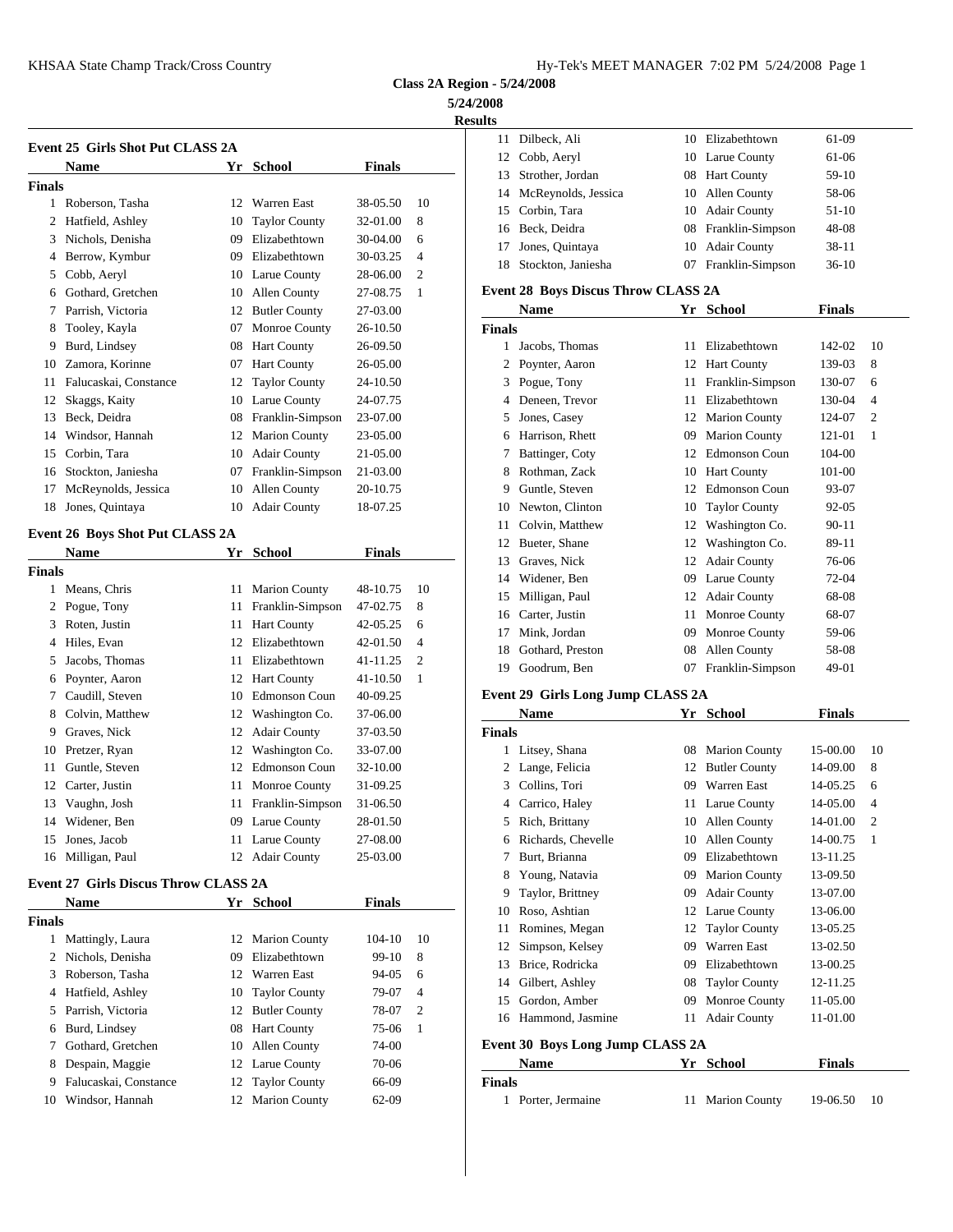**Class 2A Region - 5/24/2008**

## **5/24/2008 Results**

|    | Finals  (Event 30 Boys Long Jump CLASS 2A) |    |                      |               |                | 5.            | Phill                  |
|----|--------------------------------------------|----|----------------------|---------------|----------------|---------------|------------------------|
|    | <b>Name</b>                                |    | Yr School            | <b>Finals</b> |                | 6             | Shel                   |
| 2  | Brown, Joey                                |    | 10 Larue County      | 18-11.75      | 8              | 6             | Tayl                   |
| 3  | Willis, Andrew                             | 11 | <b>Adair County</b>  | 18-11.50      | 6              | 6             | Thoi                   |
| 4  | Vincent, Zack                              | 11 | <b>Edmonson Coun</b> | 18-09.50      | 4              | 9             | Harr                   |
| 5. | Kendall, Tanner                            | 09 | Monroe County        | 18-06.50      | $\overline{c}$ | 10            | Hop                    |
| 6  | Wilson, Xavier                             | 11 | Elizabethtown        | 17-06.00      | 1              | 11            | Petty                  |
| 7  | Ulis, Chris                                | 10 | Elizabethtown        | 17-02.25      |                |               | Carr                   |
| 8  | Litsey, David                              |    | 11 Marion County     | 17-00.00      |                | Event $34$    |                        |
| 9  | Smith, Aaron                               | 10 | <b>Adair County</b>  | 16-02.00      |                |               | Nan                    |
| 10 | Morehead, Chance                           |    | 10 Franklin-Simpson  | 15-06.50      |                | <b>Finals</b> |                        |
| 11 | Hood, Adam                                 | 12 | Allen County         | 15-06.00      |                |               | Sow                    |
|    | 12 Zemura, Bobby                           | 08 | <b>Hart County</b>   | 15-05.50      |                |               | 2 Wils                 |
| 13 | Willer, Roman                              | 12 | Allen County         | 15-02.50      |                | 3             |                        |
| 14 | Yates, John                                | 12 | Warren East          | 15-00.00      |                |               | Ulis.<br>$\sim$ $\sim$ |

## **Event 31 Girls Triple Jump CLASS 2A**

|          | <b>Name</b>         |    | Yr School            | <b>Finals</b> |                |               | 6 Hood, Ada           |
|----------|---------------------|----|----------------------|---------------|----------------|---------------|-----------------------|
| Finals   |                     |    |                      |               |                |               | 7 Porter, Jeri        |
|          | Zajdel, Shana       |    | 08 Larue County      | 32-04.00      | 10             |               | Dyson, Bra            |
|          | 2 Whitlock, Valerie | 09 | Larue County         | 31-01.50      | 8              |               | 7 Dyson, Bra          |
|          | 3 Young, Natavia    | 09 | <b>Marion County</b> | 30-01.25      | 6              |               | 8 Mudd, Jaro          |
|          | 4 Simpson, Kelsey   | 09 | Warren East          | J30-01.25     | $\overline{4}$ |               | 11 Vincent, Z         |
|          | 5 Johnson, Victoria |    | 11 Taylor County     | 29-11.00      | $\overline{2}$ |               | --- Graves, Et        |
|          | 6 Gordon, Ann Marie |    | 12 Monroe County     | 29-10.25      | - 1            |               | --- Eversoll, N       |
|          | Ballard, Kristen    |    | 12 Elizabethtown     | 28-09.00      |                |               | <b>Event 35 Girls</b> |
| 8.       | Richards, Chevelle  | 10 | Allen County         | 27-10.75      |                |               | <b>Name</b>           |
| 9        | Rich, Brittany      | 10 | Allen County         | 26-10.00      |                |               |                       |
| 10       | Brice, Rodricka     | 09 | Elizabethtown        | 26-05.00      |                | <b>Finals</b> |                       |
| $\cdots$ | Mattingly, Laura    | 12 | <b>Marion County</b> | ND            |                |               | Kuklinski,            |
| $\cdots$ | Hammond, Jasmine    | 11 | <b>Adair County</b>  | ND            |                |               | 2 Gabhart, K          |
|          |                     |    |                      |               |                |               | 3 Headley F           |

## **Event 32 Boys Triple Jump CLASS 2A**

|               | <b>Name</b>                       | Yr | School               | <b>Finals</b> |                | Event 36 B<br><b>Nam</b>             |
|---------------|-----------------------------------|----|----------------------|---------------|----------------|--------------------------------------|
| <b>Finals</b> |                                   |    |                      |               |                |                                      |
| 1             | Ulis, Chris                       | 10 | Elizabethtown        | 41-03.50      | 10             | <b>Finals</b>                        |
|               | Willis, Andrew                    | 11 | <b>Adair County</b>  | 41-01.75      | 8              | Hiles,                               |
| 3             | Wilson, Xavier                    | 11 | Elizabethtown        | 40-03.50      | 6              | $\mathcal{D}_{\mathcal{L}}$<br>Jones |
| 4             | Porter, Jermaine                  | 11 | <b>Marion County</b> | 39-00.00      | $\overline{4}$ | <b>Dyson</b><br>3                    |
| 5             | Humphress, Matt                   | 11 | <b>Taylor County</b> | 38-01.00      | $\overline{c}$ | Porter                               |
| 6             | Litsey, David                     | 11 | <b>Marion County</b> | 36-09.50      | 1              | Edwa<br>5                            |
|               | Kendall, Tanner                   | 09 | Monroe County        | 36-08.00      |                |                                      |
| 8             | Dyson, Brandon                    | 10 | Larue County         | 34-08.00      |                |                                      |
| 9             | Pape, Stephen                     | 12 | <b>Butler County</b> | 34-04.50      |                | 1)                                   |
| 10            | Benningfield, Justin              | 09 | <b>Taylor County</b> | 33-08.00      |                | 2)                                   |
| 11            | Morehead, Chance                  | 10 | Franklin-Simpson     | 32-03.50      |                | 3)                                   |
| 12            | Graves, Ethan                     | 11 | Allen County         | 30-07.00      |                | 4)                                   |
| 13            | Firquin, Jonathan                 |    | 08 Larue County      | 30-06.50      |                | 5)                                   |
|               |                                   |    |                      |               |                | 6)                                   |
|               | Event 33 Girls High Jump CLASS 2A |    |                      |               |                | 7)                                   |
|               | <b>Name</b>                       | Yr | <b>School</b>        | Finals        |                | 8)                                   |
| <b>Finals</b> |                                   |    |                      |               |                | 9)                                   |
| 1             | Lange, Felicia                    | 12 | <b>Butler County</b> | $5 - 02.00$   | 10             | 10)                                  |
|               | Deaderick, Jasmine                | 11 | Elizabethtown        | 4-08.00       | 8              | 11)                                  |
| 3             | Richards, Chevelle                |    | 10 Allen County      | J4-08.00      | 6              | 12)                                  |

Burt, Brianna 09 Elizabethtown 4-06.00 4

| ıь |                     |     |                     |             |     |
|----|---------------------|-----|---------------------|-------------|-----|
|    | 5 Phillips, Octavia |     | 11 Larue County     | J4-06.00    | 2   |
| 6  | Shelton, Sydney     | 08  | Allen County        | $4 - 02.00$ | 0.3 |
|    | 6 Taylor, Brittney  | 09. | <b>Adair County</b> | $4 - 02.00$ | 0.3 |
|    | 6 Thompson, Parita  | 09. | <b>Adair County</b> | $4 - 02.00$ | 0.3 |
| 9  | Harrison, Hannah    | 07  | Monroe County       | $J4-02.00$  |     |
| 10 | Hopkins, Nicole     | 09  | <b>Warren East</b>  | $J4-02.00$  |     |
| 11 | Petty, Anna         |     | 11 Taylor County    | 4-00.00     |     |
|    | --- Carrico, Haley  |     | 11 Larue County     | NH          |     |
|    |                     |     |                     |             |     |

## **Event 34 Boys High Jump CLASS 2A**

|        | Name             | Yr | <b>School</b>        | <b>Finals</b> |    |
|--------|------------------|----|----------------------|---------------|----|
| Finals |                  |    |                      |               |    |
| 1      | Sowders, Casey   | 10 | Edmonson Coun        | 5-10.00       | 10 |
|        | Wilson, Xavier   | 11 | Elizabethtown        | 5-08.00       | 8  |
| 3      | Ulis, Chris      | 10 | Elizabethtown        | 5-06.00       | 5  |
| 3      | Dunn, Brandel    | 12 | <b>Marion County</b> | 5-06.00       | .5 |
| 5.     | Ray, Demetric    | 12 | Warren East          | J5-06.00      | 2  |
| 6      | Hood, Adam       | 12 | Allen County         | J5-06.00      | -1 |
| 7      | Porter, Jermaine | 11 | <b>Marion County</b> | 5-04.00       |    |
|        | Dyson, Bradley   | 11 | Larue County         | 5-04.00       |    |
| 7      | Dyson, Brandon   | 10 | Larue County         | 5-04.00       |    |
| 8      | Mudd, Jaron      | 12 | <b>Taylor County</b> | J5-04.00      |    |
| 11     | Vincent, Zack    | 11 | Edmonson Coun        | 5-02.00       |    |
| ---    | Graves, Ethan    | 11 | Allen County         | NΗ            |    |
| ---    | Eversoll, Nathan | 09 | Warren East          | NΗ            |    |
|        |                  |    |                      |               |    |

#### **Event 35 Girls Pole Vault CLASS 2A**

| Name                 |  | Finals                                                                |     |
|----------------------|--|-----------------------------------------------------------------------|-----|
| Finals               |  |                                                                       |     |
| 1 Kuklinski, Madison |  | 8-06.00                                                               | -10 |
| 2 Gabhart, Kaylee    |  | 7-00.00                                                               | - 8 |
| 3 Headley, Roya      |  | 6-06.00                                                               | -6  |
|                      |  | Yr School<br>12 Elizabethtown<br>11 Elizabethtown<br>10 Marion County |     |

#### **Event 36 Boys Pole Vault CLASS 2A**

|        | <b>Name</b>        |     | Yr School        | <b>Finals</b> |                |
|--------|--------------------|-----|------------------|---------------|----------------|
| Finals |                    |     |                  |               |                |
|        | Hiles, Evan        |     | 12 Elizabethtown | 11-06.00      | 10             |
|        | 2 Jones, Ethan     | 11. | Elizabethtown    | 10-06.00      | 8              |
|        | 3 Dyson, Brandon   |     | 10 Larue County  | 10-00.00      | 6              |
|        | 4 Porter, Jermaine |     | 11 Marion County | 9-06.00       | $\overline{4}$ |
|        | 5 Edwards, Kevin   |     | 11 Marion County | J9-06.00      | $\mathcal{D}$  |
|        |                    |     |                  |               |                |

|     | Women - CLASS 2A - Team Rankings - 18 Events Scored |         |
|-----|-----------------------------------------------------|---------|
| 1)  | Elizabethtown                                       | 161     |
| 2)  | Warren East                                         | 68      |
| 3)  | Allen County-Scottsville                            | 64.3333 |
| 4)  | <b>Taylor County</b>                                | 61      |
| 5)  | Larue County                                        | 56      |
| 6)  | <b>Marion County</b>                                | 41      |
| 7)  | <b>Adair County</b>                                 | 29.6666 |
| 8)  | <b>Butler County</b>                                | 28      |
| 9)  | <b>Edmonson County</b>                              | 22      |
|     | 10) Monroe County                                   | 9       |
|     | 11) Franklin-Simpson                                | 8       |
| 12) | <b>Hart County</b>                                  | 3       |
|     |                                                     |         |